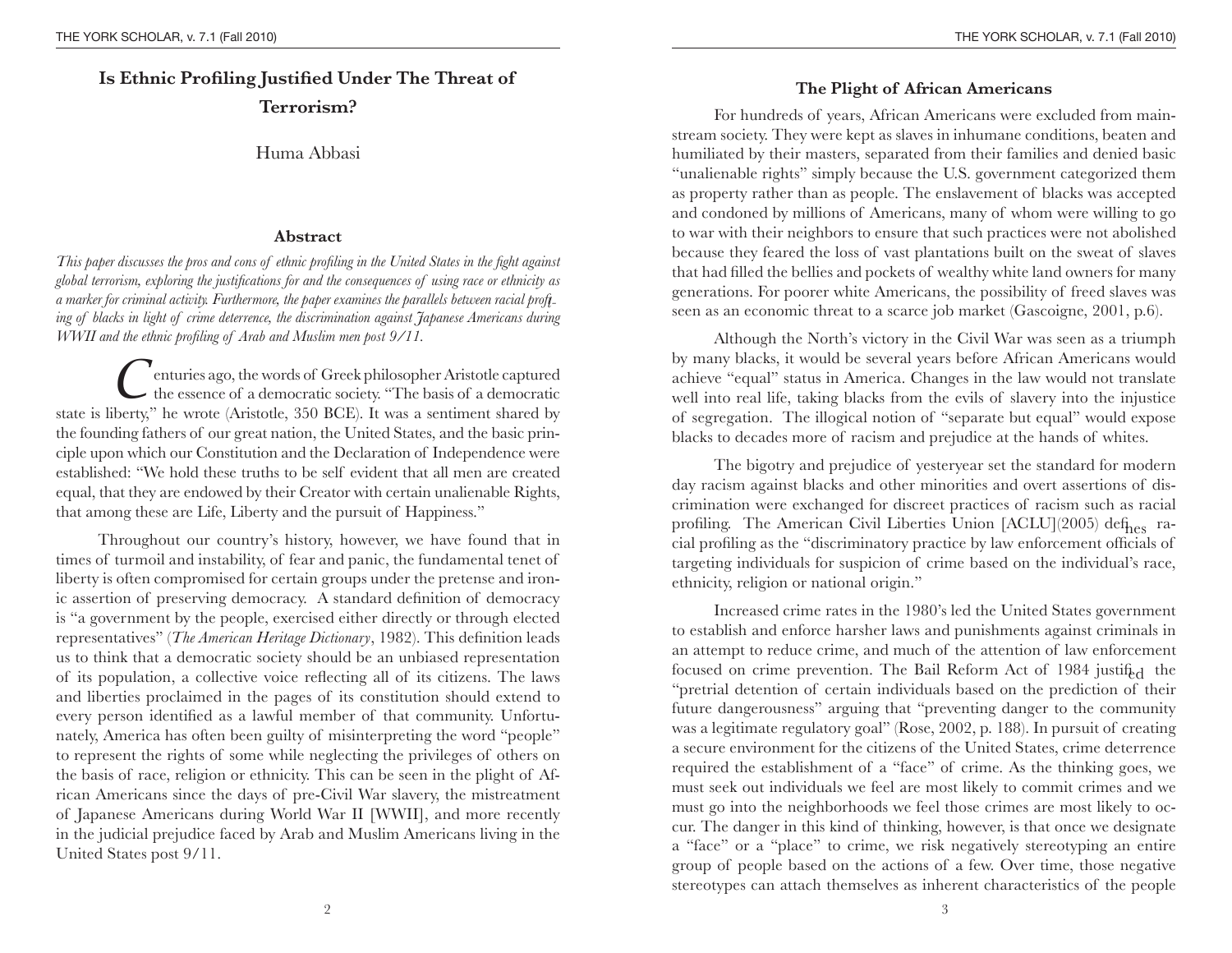and places they are de fining, thus becoming the identity of those people and places as a whole.

For instance, every year, hundreds of innocent African-American motorists are stopped and searched on highways by law enforcement on suspicion of drug or gun possession, an assumption of guilt based solely on the color of their skin. Proponents of racial profiling such as James Savage, former President of New York Patrolmen's Benevolent Association contend that police go to "minority, high crime neighborhoods to look for guns" because that is "where the guns are," adding that pro filing "is not motivated by racist attitudes but because it works" (Rose, 2002, p. 183.)

An unfortunate consequence of discriminatory procedures such as racial pro filing is that often times it misleads people into assuming that crime is a "black" issue rather than a societal problem. Neighborhoods designated as high crime areas are put under constant police surveillance, leading to the unnecessary harassment of innocent African Americans. When race becomes the key factor in identifying criminals, innocent blacks are often subjected to the fearful glares of a society that starts to blame the race rather than the criminal for the social ills of their community. A clear manifestation of the reinforcement of such beliefs can be seen in the trend of taxi drivers refusing to pick up black passengers as a result of preconceived notions about being mugged, not being paid for their services or having to drive to "bad" neighborhoods, adding to the degradation of African Americans in present day society.

When people in authority such as police officers resort to the questionable practices of racial pro filing, they inadvertently foster these negative stereotypes. "By treating race as an appropriate criterion for policing decisions, the perception that crime and race are fundamentally linked is reinforced" (Durlauf, 2006, pp. 411-412). When the color of someone's skin, rather than the actual criminal behavior, is seen as the precursor to guilt by law enforcement we risk the wrongful conviction and imprisonment of hundreds of innocent people. In addition, we cannot ignore the fact that some police officers may have racist attitudes about the groups being targeted, thus increasing the possibility that those procedures become a means of demonstrating bigotry rather than deterring crime.

Prior to the September 11th attacks, perhaps as a result of decreasing crime rates and safer cities, racial profiling was "denounced by virtually everyone" including President Clinton, Attorney General John Ashcroft and even President Bush who "joined in their denunciation of use of race (alone) as a legitimate tool in policing our urban centers and highways"(Rose, 2002, p. 182). Ashcroft added that "such racially discriminatory behavior if and where it exists should be identi fied and the individuals responsible should be punished" (p. 182). Ironically, just a few months later, after the September 11th attacks, the very men, President Bush and Attorney General John Ashcroft, who had publicly denounced the use of racial profiling in the  ${\rm f\!_{\rm sht}$ against crime, became its strongest proponents in the fight against terrorism.

#### **Japanese-American Incarceration in WWII**

African Americans have not been the only minority population in America to face racial pro filing. Japanese immigrants living in America were deprived of civil rights under United States law in the early twentieth century. They were not allowed to apply for citizenship, to buy land in many states, or attend schools with "white" Americans (Miksch & Ghere, 2004, p. 212). On a societal level, many Japanese Americans faced prejudice due to their "strange" culture and "distinct" looks which seemed to contradict everything the general public considered to be "American"; they ate unfamiliar foods, wore "peculiar" clothing and even spoke in a foreign tongue, making it easier for Caucasians to make distinctions between "us" and "them".

When the Japanese army attacked Pearl Harbor on December 7, 1941, panic filled the hearts of Americans. Lieutenant General John L. Dewitt was put in charge of diverting subsequent attacks. He ordered raids on the homes of Japanese Americans to search for possible weapons, disregarding legal requirements to attain proper search warrants, considering "Japanese blood and skin enough basis for suspicion" (Hersey, 1988). Upon Dewitt's urging, President Roosevelt passed Executive Order 9066 which "removed persons of Japanese ethnicity, regardless of citizenship or age from vast military districts" leading to the relocation of over 100,000 Japanese immigrants and citizens alike, to internment camps guarded by the U.S. military (Hersey, 1998). Japanese Americans had to abandon their homes and their properties and move into "barrack-like buildings," surrounded with barbed wire, with little or no privacy and less than humane conditions (Miksch & Ghere, 2004, pp. 212-213). Names were replaced with numbers, filthy horse stalls made into homes, and law abiding Japanese Americans were left with feelings of "despair and humiliation" and a loss of "identity, privacy and dignity" (Hersey, 1988).

Several Japanese-American citizens opposed the orders as a violation of their civil rights, even taking their fight to the courts who regrettably "upheld" the Presidents' orders "as proper exercise of war powers of Congress" that did not "require a determination as to whether any particular individual actually posed a threat of sabotage or espionage" ( Miksch & Ghere, 2004, p 218). Ironically, Japanese refusal or opposition to the internment camps was viewed as unpatriotic, as seen in a letter addressed to Secretary of War by Congressman Leland Ford who wrote: "all Japanese whether citizens or not, be placed in inland concentration camps. As justi fication for this, I sub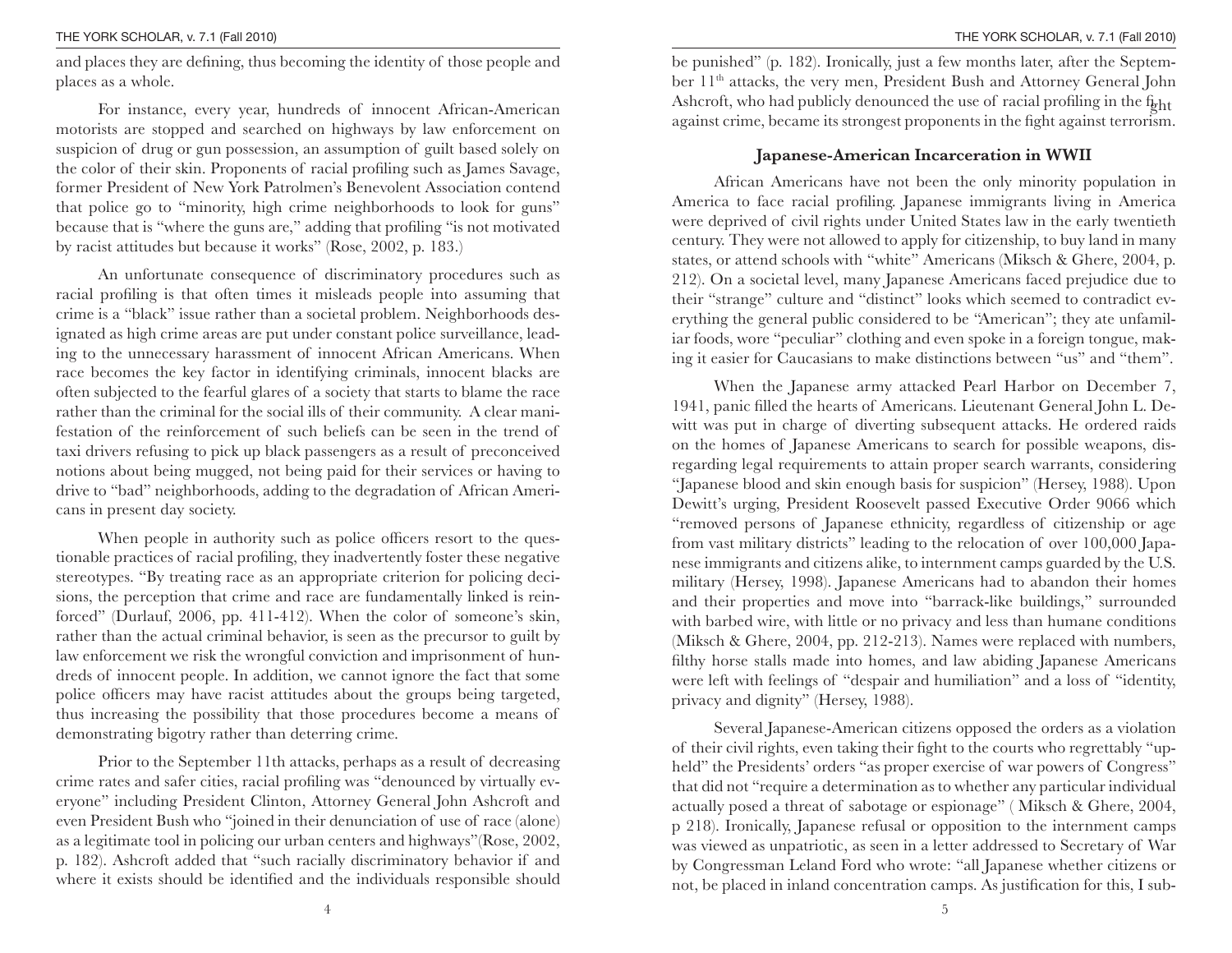mit that if an American-born Japanese, who is a citizen, is really patriotic and wishes to make contributions to safety and welfare of this country, right here is his opportunity to do so…Millions of other native born citizens are willing to lay down their lives, which is far greater a sacri fice, of course than being placed in a concentration camp" (Hersey, 1988).

Newspapers fueled racist views against Japanese Americans, *the Los Angeles Times* stating that "Japanese citizens were just as much enemies as Japanese aliens: A viper is nonetheless a viper wherever the egg is hatched – so a Japanese American, born of Japanese parents, grows up to be a Japanese, not an American" (Hersey, 1988). "The terminology used by government officials and journalists quickly shifted from Japanese to more derogatory 'Japs' and inaccurate 'enemy aliens'" (Miksch & Ghere, 2004, p. 216). The war seemed guilty of only accentuating pre-existing underlying feelings of hate and animosity towards the Japanese. "It may be a general trait of human society that fear of danger tends to strengthen lines of division in a community. If that is so, the response to a major crisis digs more deeply the cleavages that have been there all the time" (Douglas, 1990, p. 13). When racism against a speci fic group is reinforced by discriminatory laws and government attitudes, it becomes easier for the general public to single out those communities and blame them for the problems of that society. According to "historical accounts of Executive Order 9066, most citizens at the time thought the policy appropriate, necessary and humane. The policy was supported overwhelmingly by the American people and the few who opposed the policy were considered unpatriotic" (Miksch & Ghere, 2004, p. 211).

Although there was never any evidence of "disloyalty" to the United States government at the hands of Japanese Americans, the internment was "justi fied as militarily necessary and done for the protection of the Japanese Americans," a stark contradiction to its reinterpretation several years later by the Commission on Wartime Relocation and Internment of Civilians, who rightfully described the U.S. governments' relocation of Japanese Americans as "racial prejudice, wartime hysteria and failure of political leadership" which led to the "oppression and incarceration of Japanese Americans." (Miksch & Ghere, 2004, p. 213). By 1944, the War Department advised the president to "dissolve the camps" and Japanese Americans were given "train fare and \$25" to return home. Unfortunately, the government's treatment and portrayal of Japanese Americans during the war had set precedence for increased racism against Japanese Americans for many years to come. It was not until 1983 that the U.S. government publicly acknowledged its mistreatment of Japanese Americans and f<sub>hancially</sub> compensated the survivors of the camps, although no amount of money could have erased the humiliating ordeal from their memories (Hersey, 1988).

6

As the alliance between the United States and Japan strengthened after WWII and relations between the two countries became friendlier, incidences of public racism towards Japanese Americans decreased as well. Unfortunately, Japanese Americans, along with other Asian communities, would still be seen as an economic threat for several decades more and accused in times of economic instability of taking away jobs from white America.

# **The Changing Face of Racial Pro filing**

Nearly sixty years after the incident at Pearl Harbor, the United States would suffer another devastating attack on American soil. On September 11, 2001, our country was attacked by terrorists and approximately 3,000 American civilians were killed. Osama bin Laden, leader of terrorist group Al-Qaeda, claimed responsibility for the attacks. The government "def<sub>hed</sub> the attacks as an act of war rather than a domestic crime or a crime against humanity" and within weeks of 9/11, the federal government detained approximately 1,200 male non-visa immigrants of Arab and Middle Eastern descent claiming these men had possible ties to Al-Qaeda (Gould, 2002, p. 74). The Patriot Act, described by Attorney General John Ashcroft as "a package of tools urgently needed to combat terrorism," was also passed shortly after the 9/11 attacks, in an attempt to ward off future acts of terrorism (qtd in Gould, 2002, p. 74). Under the Patriot Act, people "merely suspected of working with terrorists or spies" could be wiretapped by the FBI. It further granted the FBI increased access to internet communications and financial transactions of individuals they suspected to have terrorist ties. In addition, "non-citizens facing deportation" could be "held indefinitely if that individual was thought to be a threat to national security" (p. 74). The government assumed the right to label anyone they suspected of terrorism, including the detainees, as enemy combatants, allowing law-enforcing authorities to bypass their basic legal rights such as the right to counsel. Even "US citizens who had been designated as enemy combatants by the president, would face inde finite detention in military custody without charges" (Baker, 2002, p. 555). Terrorism was quickly associated with Islam and Muslims by the terrorists and the media alike and it was clear that most if not all the "suspects" detained by government had Arab or Muslim association.

By 2002, "tens of thousands of Muslims and Arabs had been questioned, fingerprinted and photographed by the Department of Immigration and Naturalization" (Baker, 2003, p. 557). In 2003 the United States government jailed many innocent individuals seeking political asylum from mainly Muslim countries, justifying their arrests as a precaution to weed out criminals and terrorists entering the U.S. under the guise of being politically persecuted back home. According to Baker, some of the detainees, such as Jordanian student Osama Awadallah, were subjected to "shackles, strip searches, solitary con finement, denial of family visits, and denial of family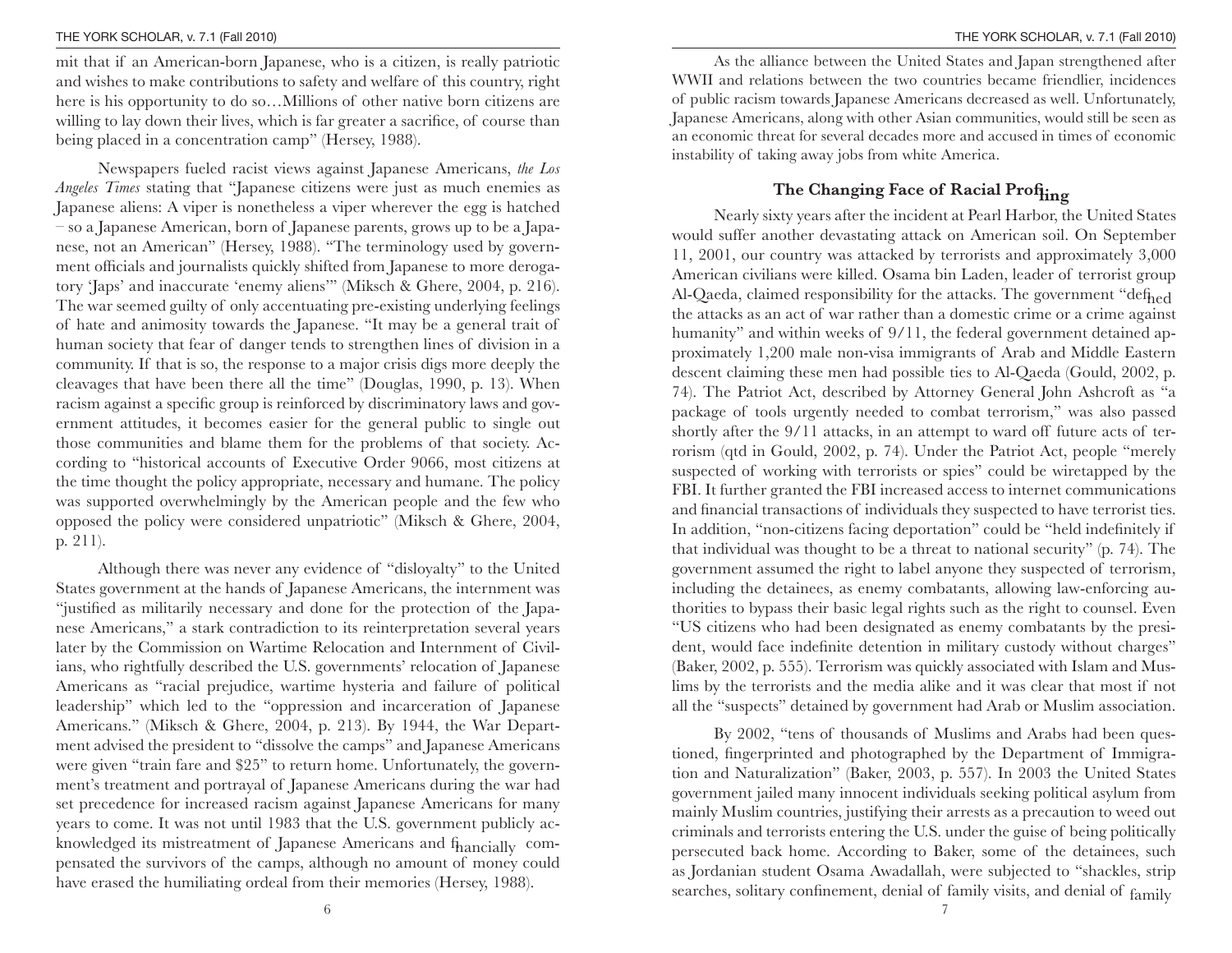family visits, and denial of telephone access to contact attorneys," making it virtually impossible for them to refute their charges of challenge their imprisonment. They were no longer protected under the presumption of innocence: "the burden of proof was on them [Muslims] to establish their innocence" (p. 557). By changing the label of immigrant and citizen to enemy combatant, the U.S. government justified stripping people of basic civil rights. It gave the recipients of the newly coined term a sub-human quality much like the categorization of blacks as property pre-Civil War or the distinction of "enemy alien" given to Japanese Americans during WWII.

When the government refused to release the names of detainees, it prompted many protests, including one from the American Bar Association which "condemned the secret detentions and denial of counsel" ("ABA Opposes," 2002). And when the ACLU documented 30 such cases between September 2001 to March 14, 2003, that "involved allegations of religious profiling, closed immigration hearings, government refusal to release names of detainees, misuse of material witness warrants and unsuccessful efforts to obtain government documents through the Freedom of Information Act" the Bush administration responded that its policies were constitutional and did not infringe on anyone's the civil liberties (Baker, 2003, pp. 548-550).

The U.S. Department of Justice further justified their actions by stating, "we are at war facing a terrorist threat from unidentified foes who operate in covert ways and unknown places…opening sensitive immigration hearings could compromise the security of our nation and our ongoing investigations" (qtd. in Baker, 2003, p.553). The government also justified the detainment of presumably innocent people, or those guilty of minor violations, claiming that those individuals could at some point provide vital information in the fight against terrorism or serve as material witnesses in future investigations (p. 554). The government's statements were a clear contradiction of their stance of being "fully consistent with civil liberties." How can one justify detaining a person "innocent of any crime" on the basis that they may provide information that may be helpful in the fight against crime? How long do we justify detaining those innocent people?

In an attempt to silence future protestors, many government off $f_{\text{risk}}$  resorted to tactics reminiscent of those used during the WWII, labeling people speaking out against the unjust policies of the U.S. government as unpatriotic and un-American. In the December 2001 Senate Hearings, Attorney General John Ashcroft sent a message to those unpatriotic Americans: "To those who scare peace loving people with phantoms of lost liberty, my message is this: your tactics only aid terrorists, for they erode our national unity and diminish our resolve" (*Preserving*, 2001). Ashcroft was just

one of many government officials who used the threat of an "endangered" democracy as an excuse to take away basic constitutional rights of freedom of speech from anyone who shed light on the government's mishandling of the war on terror.

It was an expected rebuttal to protestors considering that "during every major war, the United States government has sought to unite the country behind the war effort. This has been accomplished by curtailment of free speech through some combination of government restrictions, legal prosecutions and non-government intimidation" (qtd. in Linf<sub>eld</sub>, 1990). Just as Ashcroft had hoped and perhaps anticipated, in the fear of appearing un-American, many "American Muslim political organizations found themselves on the defensive…proclaiming their loyalty to the U.S., tempering previously strong and outspoken criticisms of US foreign policy" (Leonard, 2002, p. 2294). Some Islamic leaders even urged Muslim women to take off their head scarves to appear more American and blend into society. Ashcroft succeeded in silencing many Muslims from protesting against invasions of Afghanistan and Iraq. Muslims who chose to speak out against such policies were characterized as unpatriotic, a threat to national security, and even considered as possible terrorists, no longer protected under the First Amendment right of freedom of speech.

As most Muslims tried to prove their loyalty to the United States, the general public embraced the idea of patriotism, plastering cars with God Bless America bumper stickers, raising American flags on their lawns, adorning their collars with pins of red, white and blue and criticizing anyone who questioned the intentions of the government. A civil liberties survey conducted by Davis and Silver (2004) revealed that "60% of respondents thought that schoolteachers should not criticize US terrorism policy but should promote loyalty to the country" (pp. 31-32). As Davis and Silver further observed, "Patriotism can take on chauvinistic tones and lead to a narrow definition of who and what may be considered American and the rejection of out-groups who may not fit traditional American characteristics…branding people who voice questions about government policies or practices as anti-American" (pp.31-32).

Many Americans accepted the U.S. government's stance on the treatment of suspected terrorists including Alan Dershowitz of Harvard Law School, who argued that "every country has applied administrative or preventative detention to those who are thought to be dangerous but who might not be convictable under conventional criminal law" (qtd. in Baker, 2003, p. 558). It was clear that even many intelligent, well-educated Americans were willing to accept the government's mistreatment of certain groups and individuals if it meant a safer country for them.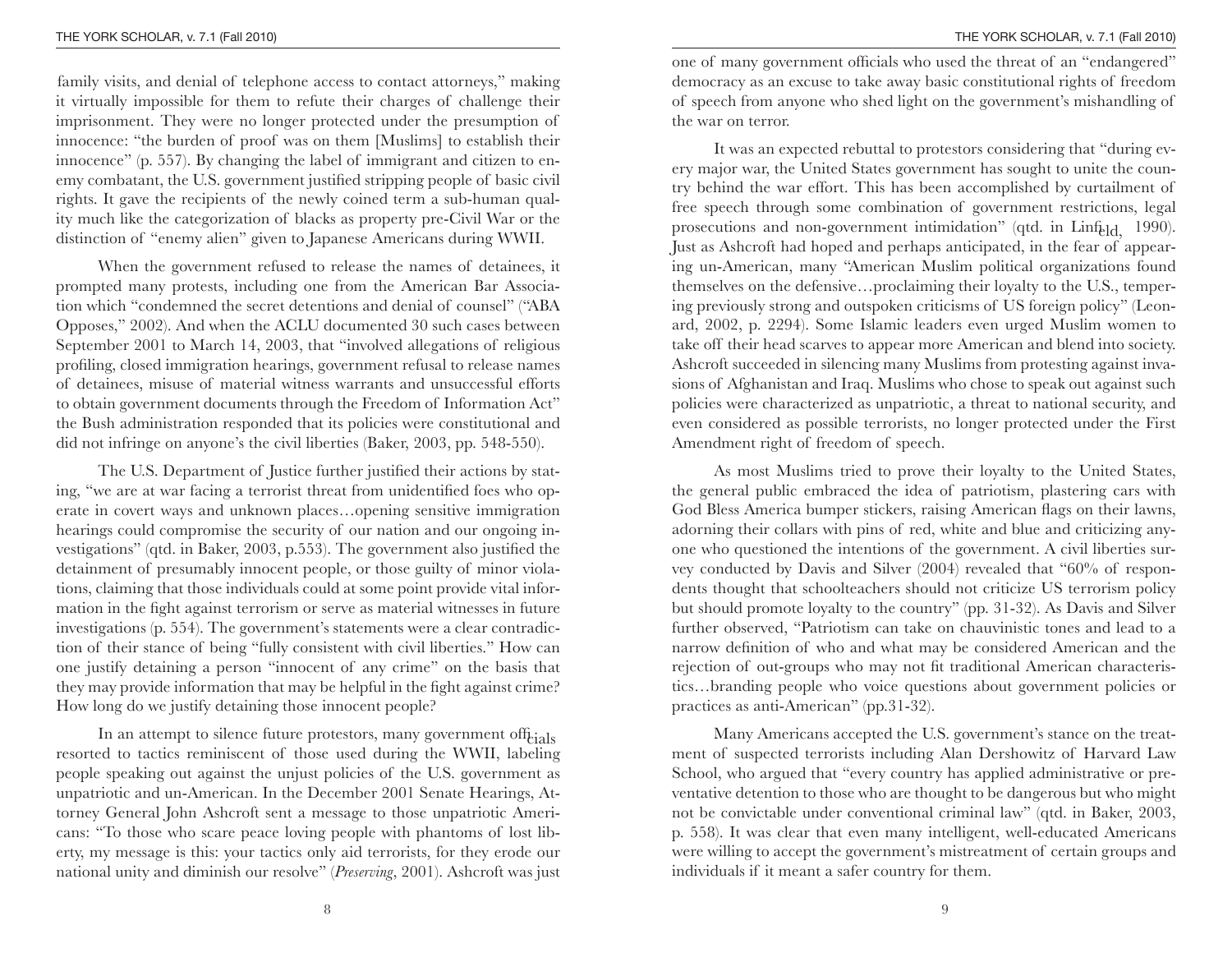#### THE YORK SCHOLAR, v. 7.1 (Fall 2010)

Bou-Habib (2007) points out that "the price of security is the liberty of a speci fic minority" and although "ethnic pro filing imposes a very high risk of interference" it does so "only on members of the profi<sub>ed</sub> ethnic group," not on the majority of Americans (pp. 149, 159). "Anti-terrorist legislation may be formulated in such a way that it appears to require a loss in liberty for everyone, in fact, in practice, due to its being enforced through the use of ethnic pro filing, it requires sacri fices mainly of a minority of people, most of whom are innocent Arab and South Asian men" (pp. 151- 152). When most Americans say that they are willing to give up their civil rights in exchange for national security, what they are actually agreeing to is giving up someone else's civil liberties in exchange for their security. While Bou-Habib agrees that "ethnic prof $_{\rm ling}$  <sub>in</sub> flicts a loss in dignity for the persons who are selected for investigation," he argues that "harassment is not a feature that is inherent to the use of ethnic pro filing: it is perfectly possible for the police to use ethnic pro filing politely, without harassing the people being investigated" (p. 161). It is difficult to see how much difference politeness would have made to the detainees being told that they have no right to counsel or contact with family members and that they face the possibility of being held indefinitely by the U.S. government.

According to Davis and Silver (2004), people are more willing to give up civil liberties in the face of threat, leading to "greater support for personal security and government's efforts to reduce risk of future terrorists attacks" ( p. 30). This may explain why many people condone ethnic prof<u>i</u> ing of possible terrorists, yet oppose racial pro filing of African Americans. Decreasing crime rates have reduced the fear and threat once associated with violent crimes, making it difficult for some to justify the racist practice anymore in clear conscience. However, after 9/11 and a death toll of nearly 3,000 civilians, the threat of terrorism is seen as deadlier and more unpredictable than the average murder, no longer reserved for dark alleys or "bad" neighborhoods, but aimed at crowded tourist destinations, commercial airliners and public transportation. With bombs replacing bullets, the scope of the average criminal to victimize a few pales in comparison to the terrorists' ability to kill hundreds, even thousands of people at a time. Davis and Silver explain that when the threat is seen as serious, people are more likely to give up their civil liberties, or more accurately, sacri fice the liberties of others, to ensure their safety (p. 35).

Yet how do African Americans respond to restrictions of civil liberties considering their history of being denied basic civil rights? According to Davis and Silver (2004), African Americans were more reluctant than whites to give up their civil rights even at times of danger because they "may be reluctant to concede rights that they have worked hard to achieve or to empower a government in which they have little con fidence, even for the sake of personal security" (pp. 30-31).

After recognizing the negative effects that racial pro filing has had on young black men, can we predict the social repercussions of ethnic profi ing on Arab Muslim males? Have young Arab males replaced young black males as the new, deadlier face of crime? Just as criminal activity became synonymous with young black males, burdening millions of innocent young black men with what seems to be an irremovable label of juvenile delinquent, drug dealer or gangster, will millions of young Muslim men be tarnished with the stigma of terrorism?

Parallels between past instances of racial and ethnic pro filing of African Americans and Japanese Americans cannot be dismissed in understanding the pro filing of Arab and Muslin Americans. The constant distinctions made by the Bush administration between "us and them," "us" being the peace-loving Americans and "them" the evil terrorists, have the danger of translating to "them" as Muslim or Arab rather than terrorist, much in the same way that "criminal" has been translated to black male rather than perpetrator in the eyes of the general public. It is very important that government officials not use blanket terms such as bad and evil and us versus them but rather more speci fi c terms such as Al-Qaeda.

As the "face" of the terrorist keeps changing, from the Middle Eastern Arab man to Jose Padilla, the alleged shoe bomber who is Hispanic, or "Jihad Jane," a Caucasian woman arrested for aiding terrorists, or the African male who attempted to bomb a plane Christmas Day, how do we identify the culprit once we cannot contain the crime to a speci fic race or ethnicity? Do we broaden our search to all Muslims? And when we find it impossible to categorize Muslims by the color of their skin or the country of their origin, finding that they come in every color, from every nation, will we force them to carry identi fication cards or passbooks identifying them as such, like the Jews of Germany, or the blacks of a segregated South Africa? Will we justify rounding up all Muslims and "relocating" them to internment camps until the threat is over? As Baker (2003) emphasizes, "the demands of a war on terrorism undercut the likelihood that liberties can be reasserted, because a war without a clear end will never produce the peace of mind, necessary to re flect on what we have lost"(p. 548). If the war against terrorism is a war with no end, do we keep those Muslims detained inde finitely? Throughout history, in times of fear and paranoia, we have seen our government as well the majority of the American people agreeing to do exactly this.

Hardin (2004) explains the risk of implementing such procedures in response to the fight against terrorism by comparing the probability of error in cases of murder to predicted errors in cases of suspected terrorism,